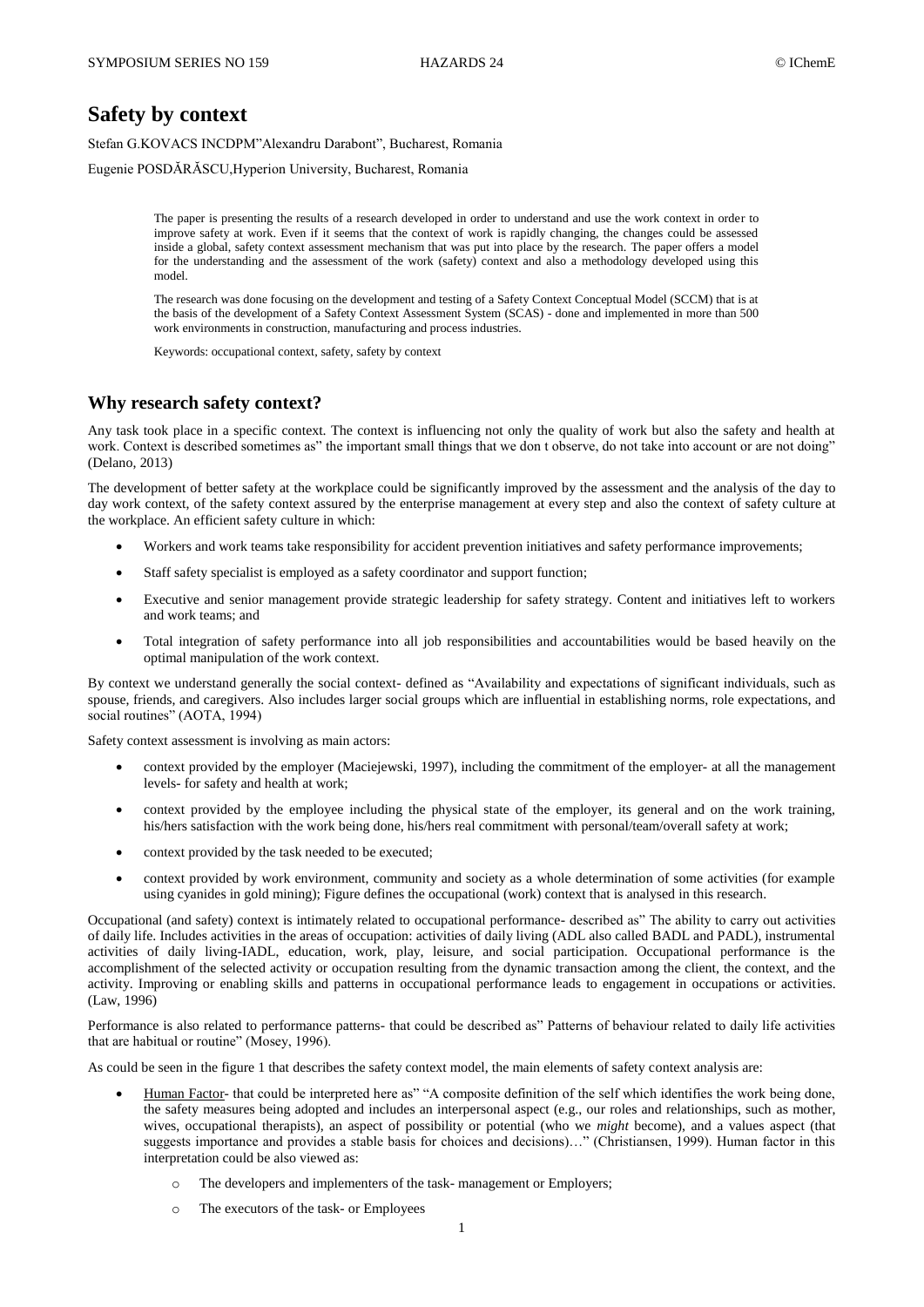- Task- that Includes specific activities needed for performing the activities of the enterprise task also should define: Employment interests and pursuits; Employment seeking and acquisition and Job performance (Mosey, 1996). Task should be considered in the following main elements: design, reception and execution.
- Work environment- that includes elements like organizational and safety culture. Work environment should be interpreted as immediate or mid and long term.

Figure 2 details all these elements together with the two categories of influences – outer influences- determined by the community and society as a whole and inner influences- determined by the employers and employees in achieving a common degree of adaptation, seen here as" Relates to the ability to anticipate, correct for, and benefit by learning from the consequences of errors that arise in the course of task performance" (Fischer, 2001). Figure shows two kinds of possible interventions – mitigation of the safety context and improvement- as interventions are perceived here as Specific strategies selected to direct the process of safety improvement that are based on the client's desired outcome, evaluation date, and evidence. Interventions should comprise in every approach:

- Create/promote (health promotion)
- Establish/restore (remediation/restoration)
- Maintain
- Modify (compensation/adaptation)
- Prevent (disability prevention) (Moyers, 1999)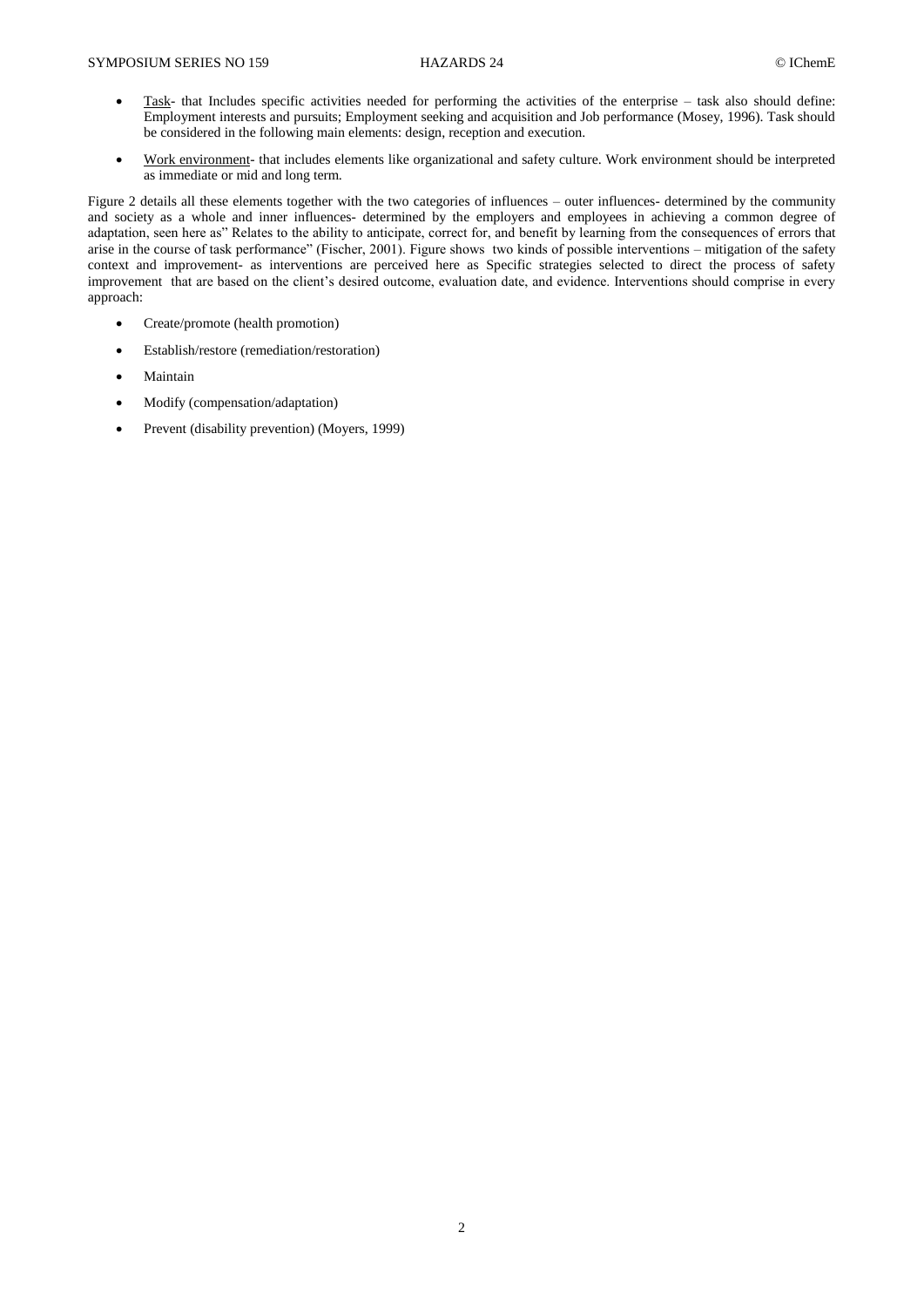

*Figure 1. Safety context conceptual model*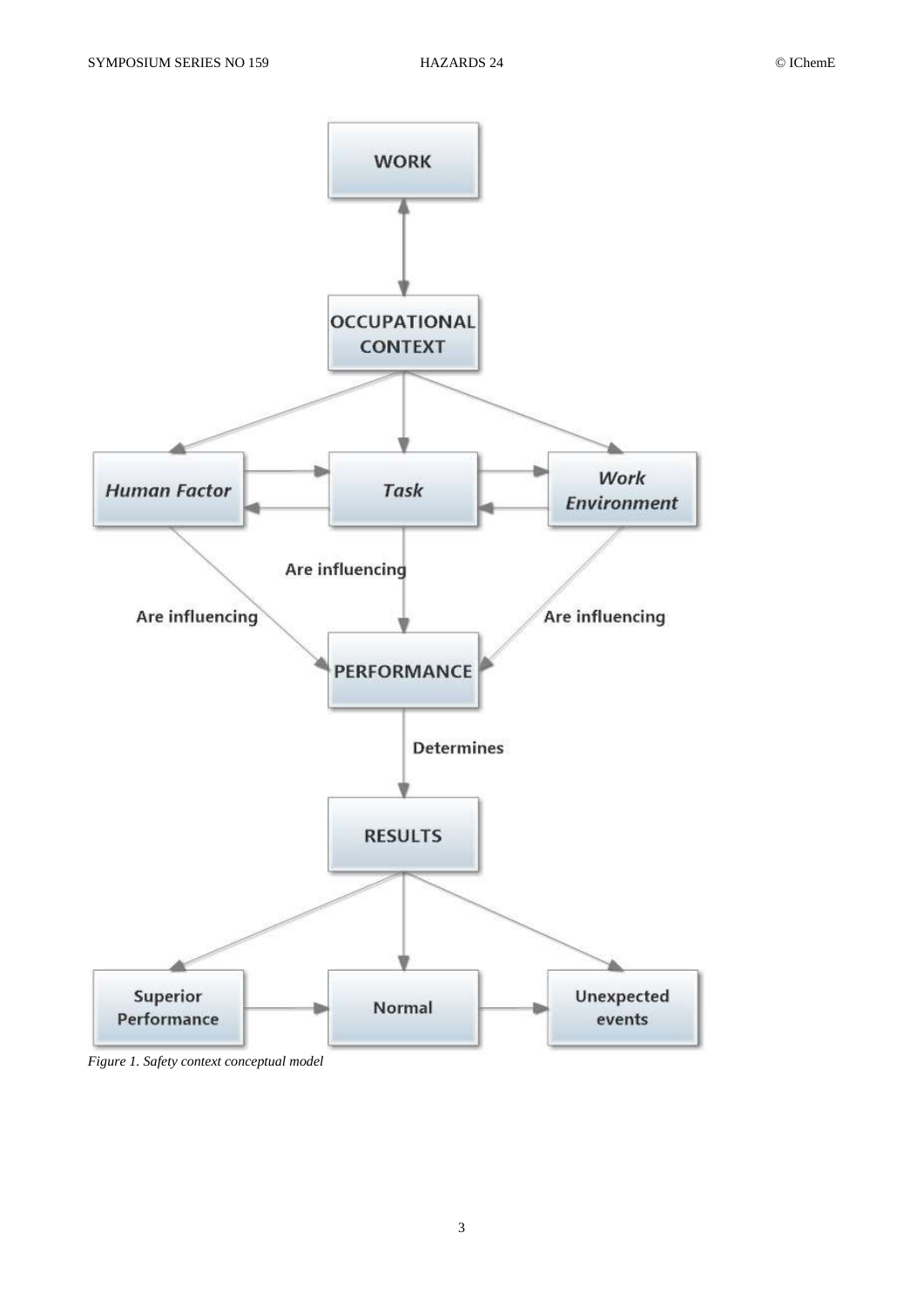

*Figure 2. Context main elements*

## **Developed methodology**

The SCAS system was designed as a simple yet efficient tool to perform the following main actions:

- to identify context patterns in the development of Unexpected Events at the workplace; such identified patterns could lead to the optimization of lessons learned- for example, an identified context pattern in one of our implementations was the formal endorsement of the safety culture at the workplace by a management that considers other aspects more important than safety- mainly in the construction area. A number of unexpected events occurred in this pattern, finalized with two severe occupational accidents.
- to analyse the main elements that are composing the work context and to see if they are ensuring the desired safety level; for example, the analysis of task element inside a processing facility in the city of Iasi revealed that there was no task recording- more relevant no recording of the unexpected outcomes- even if such outcomes were leading to significant financial loss. The pair analysis- performed in the pair Human Factor- Task- had shown that the safety context of the above mentioned process facility was significantly altered by the indication given by the management of the facility- not to give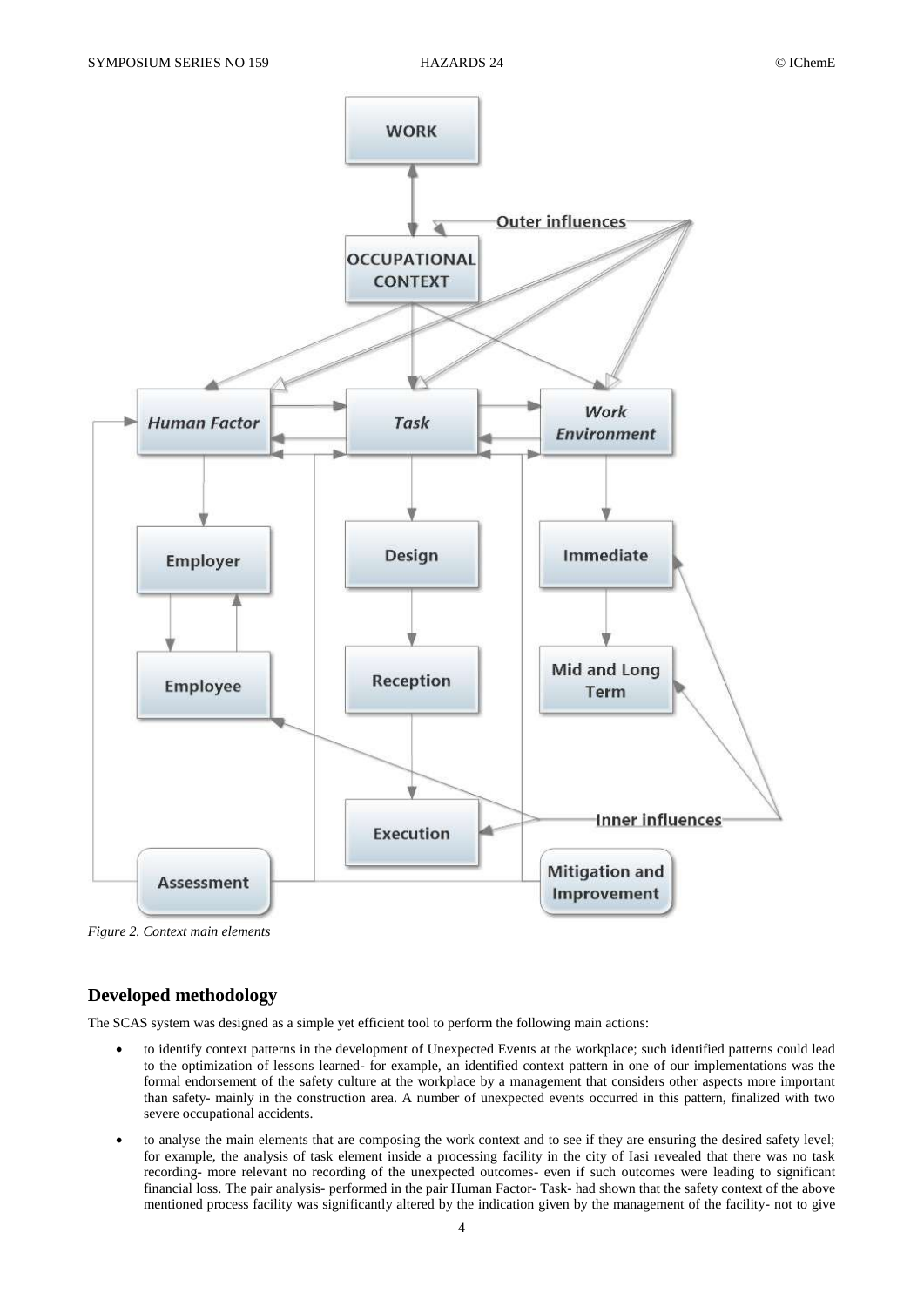importance to unexpected events that are just loss producing- if the value of the loss is below 1000 Euro/month. This was in fact leading to a non-corresponding training of the human operators that were shift leaders- together with the absence of significant task outcome recordings for unexpected situations

- pair analysis of the context main elements- in order to be able to develop safety scenarios based on the context- to plan the mitigation and improvement processes;
- to see if there is a certain unbalance between a referential level of safety in (occupational) context and the actual state of things;
- to assess safety performance- as given by the safety context; this performance could be considered as the static component of the general safety performance;

The different types of dependencies that can occur include the following:

- functional dependencies,
- physical dependencies,
- human interaction dependencies,

Functional dependencies between safety measures, systems and components can arise when the function of one system or group of components depends on the function of another system or component. These can arise due to a number of causes including the following:

- shared components,
- common actuation systems,
- common isolation requirements, and
- common support systems, i.e. power, cooling, indication and control, ventilation.

Functional dependencies include physical interaction between measures, systems and components which can occur when the loss of function of a system or component causes a physical change in the environment of another system or component — for example, a loss of trace heating on a section of pipe that allows it to freeze in cold weather. Physical dependencies can arise in two ways. Firstly, an initiating event can cause the failure of a safety measures, systems and components and failure of some of the safety systems or components required to provide protection. Secondly, an internal hazard (such as a fire or a flood) or an external hazard (such as extreme environmental conditions, a seismic event, etc.) can cause an initiating event and failure of some of the safety structures, systems or components required to provide protection. It is important to analyse the interaction between the progression of the physical process and the performance of the required measures, systems and components. To correctly incorporate the effects of physical processes on the accident sequences, the operability of the required systems must be assessed, i.e., the effect of accidental environmental conditions on the engineering safety features and their support systems must be analysed in detail.

One example of how physical processes may influence the progression of events can be found by considering the loss of the heating, ventilation and air conditioning system. Increasing temperature and humidity may affect the functioning of mechanical or electrical equipment, the ability of operators to take appropriate action and the quality of information provided to the operators.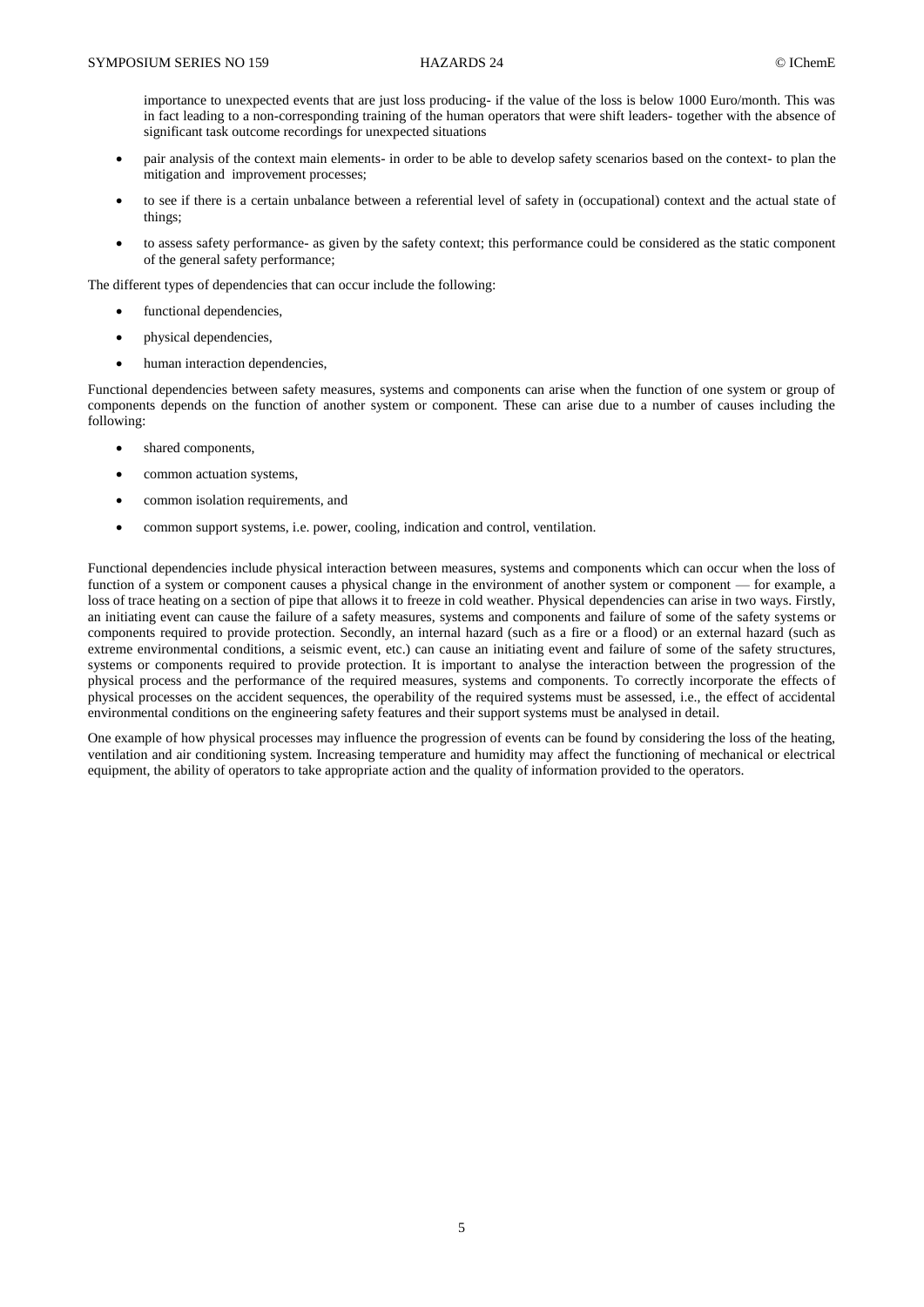

*Figure 3. SCAS*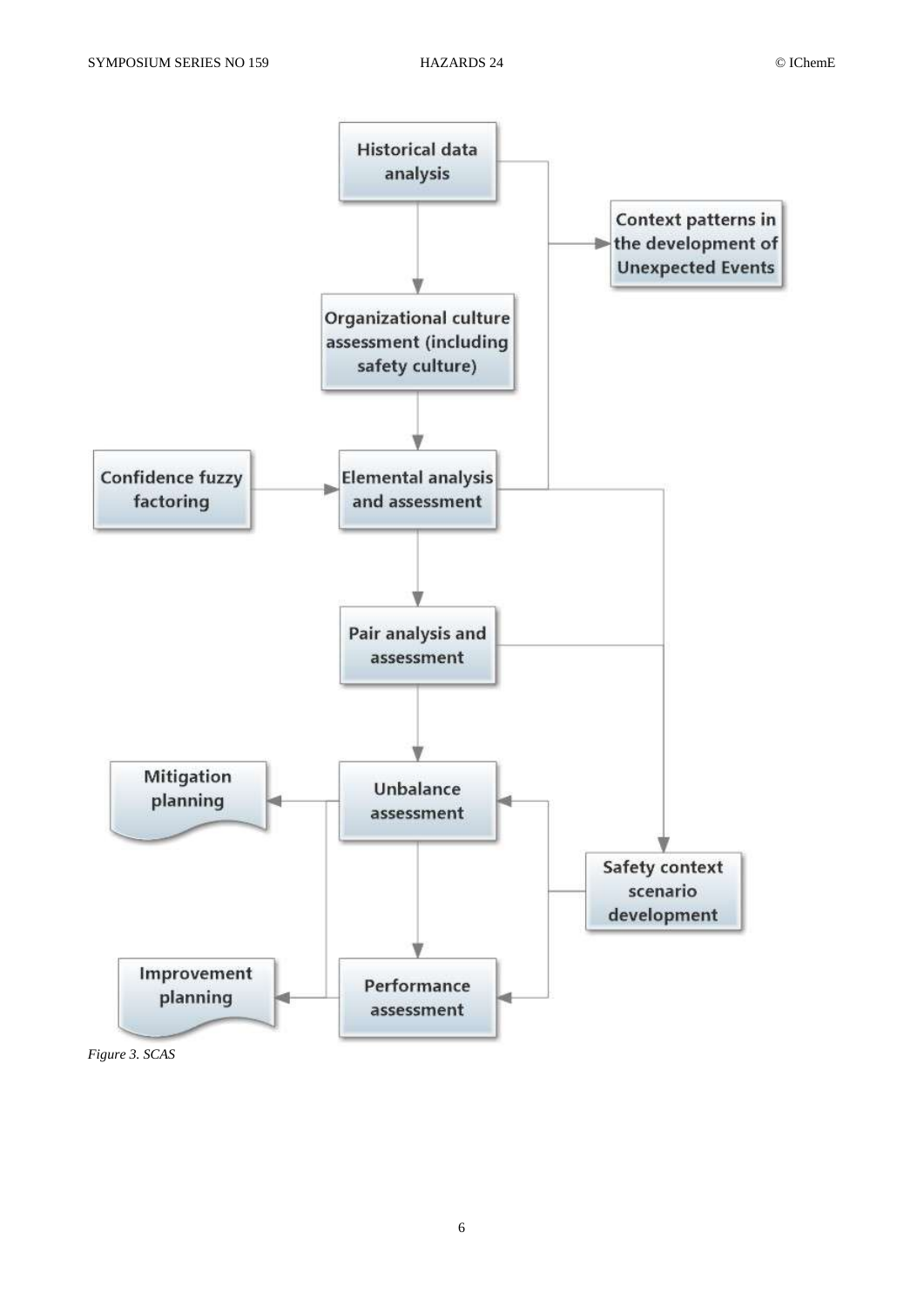Figure 4 details the pair analysis.



*Figure 4. Pair analysis*

#### **Safety context performance metric**

A **performance metric** is that which determines an organization's behaviour and performance. Performance metrics measure of an organization's activities and performance. It should support a range of stakeholder needs from customers, shareholders to employees. While traditionally many metrics are finance based, inwardly focusing on the performance of the organization, metrics may also focus on the performance against customer requirements and value. In the analysis of the occupational context performance metrics would imply the measuring of following main criteria: safety, mitigation and improvement costs, resources and quality. Developing performance metrics usually follows a process of:

- 1. Establishing critical processes/customer requirements
- 2. Identifying specific, quantifiable outputs of work
- 3. Establishing targets against which results can be scored

In general, an occupational context has multiple weaknesses. The risk of exploitation in each weakness i is given by the product between likelihood of apparition and impact.

Assuming that the potential exploitation of a weakness is statistically independent of others, the system risk is given by the summation of individual risk values:

Occupational Context Risk  $E$ <sub>Element Specific</sub> = Li x Ii (1)</sub>

Where Li is the likelihood of exploitation of weakness i and Ii is the corresponding impact.

The individual risk values shall be computed by the assessment of each main element (and eventually of supplemental elements if this is the case). For each element a cover value of Li and Ii should be established and OCR computed.

We could consider an adapted formula- where CEWLi is Context Element Weakness Likelihood and CEI Context Element Impact , so:

OCR (Occupational Context Risk) =  $\sum_{1}^{3} (CEWLi \times CEIi)/c_f(2)$ 

 $c_f$  being a correction factor that would give OCR a canonical form in the following domain

 $OCR = (1...5)$  (3)

where 5 is maximum occupational risk and 1 means no occupational risk.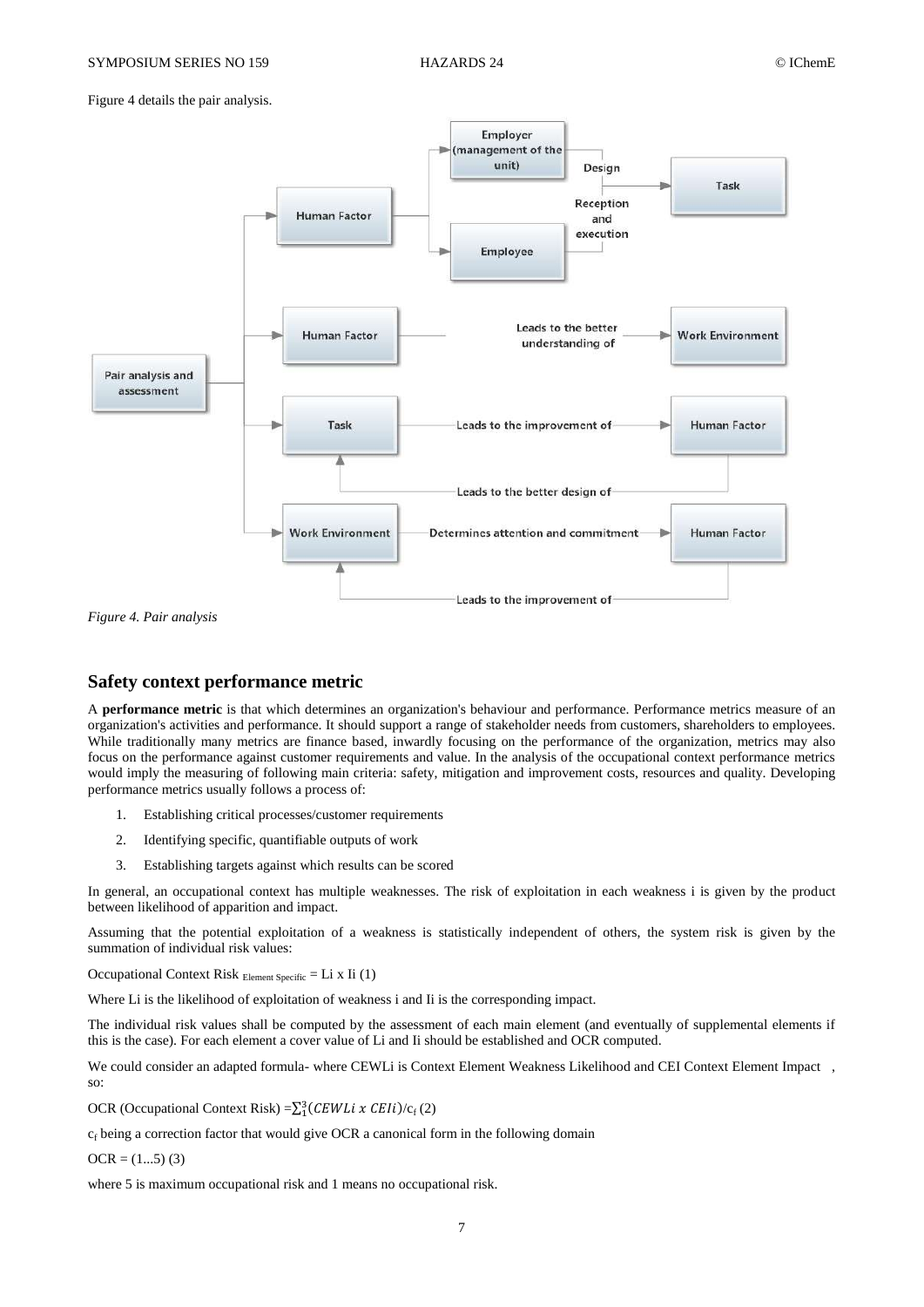CEWLI and CEI are parameters that should be assessed individually for each element inside the context using a scale like the one given in the next tables.

Table 1- CEWL scale

| <b>Context Element</b> | $010\%$ | 120% | 2150% | 5175% | 76…100% |
|------------------------|---------|------|-------|-------|---------|
| Weakness               |         |      |       |       |         |
| Likelihood             |         |      |       |       |         |
| Assessment value       |         |      |       |       |         |

Table 2 CEI scale

| <b>Context Element</b><br>Impact | $Verv_1$<br>Low | Low | Medium | High | Very High |
|----------------------------------|-----------------|-----|--------|------|-----------|
|                                  |                 |     |        |      |           |

For example, in one process facility there were assessed (on the basis of historical data and direct plant assessment the following values for context elements:

Human Factor

CEWL  $_{\text{Human Factor}} = 3 - \text{ stating that at an unexpected event could be determined by the employees on a scale between 21...50%}$ 

CEI  $_{\text{Human Factor}} = 2 -$  the possible impact is low

OCR  $_{\text{Human Factor}} = 3$ 

Task

CEWL  $_{\text{Task}}=4$ - states that the likelihood to happen an unexpected event in the plant- event connected with the context of tasks being defined, transmitted and executed being between 51% and 75%

CEI  $_{\text{Task}} = 4$  – maintenance tasks and other auxiliary tasks could be dangerous in this case.

OCR  $_{Task} = 4$ 

Work Environment

CEWL Work Environment=4

CEI  $_{\text{Work Environment}}$  = 3- there could be a medium impact.

OCR Work Environment=3.5

The general OCR is given as

OCR= (OCR  $_{\text{Human Factor}} +$  OCR  $_{\text{Task}} +$  OCR  $_{\text{Work Environment}}$ ) = (3+3.5+4)/3= 3.5

Interpreting this score by the reference scale (1...5) we could see that it is high and the context risk should be mitigated with respect to the task (that should be designed using safety best practice procedures, should be validated by a higher level manager- with experience in the process industries) and also by the work environment (a solid safety culture should be developed).

Evaluation by pairs takes a similar form- however here we have some correction coefficients.

OCR  $_{HF-Task} = (0.6 \times OCR)$  Human Factor +0.4 x OCR  $_{Task}$  (4)

OCR  $_{\text{HF-Work Environment}} = (0.45 \text{ x } OCR \text{ Human Factor} + 0.55 \text{ x } OCR \text{ Work Environment})$  (5)

The coefficient values are derived from extensive experience- they could be adapted if needed.

One essential question is how precise is the context elements evaluation- as the formulas presented above are general. In order to be as precise as possible- each element should be decomposed using topic mapping- based on ISO/IEC13250 that specifies a data model of Topic Maps.

The figure is showing some aspects from the definition of elemental topic maps. We have developed some specific topic maps for construction and process industry with more than 350 components to assess.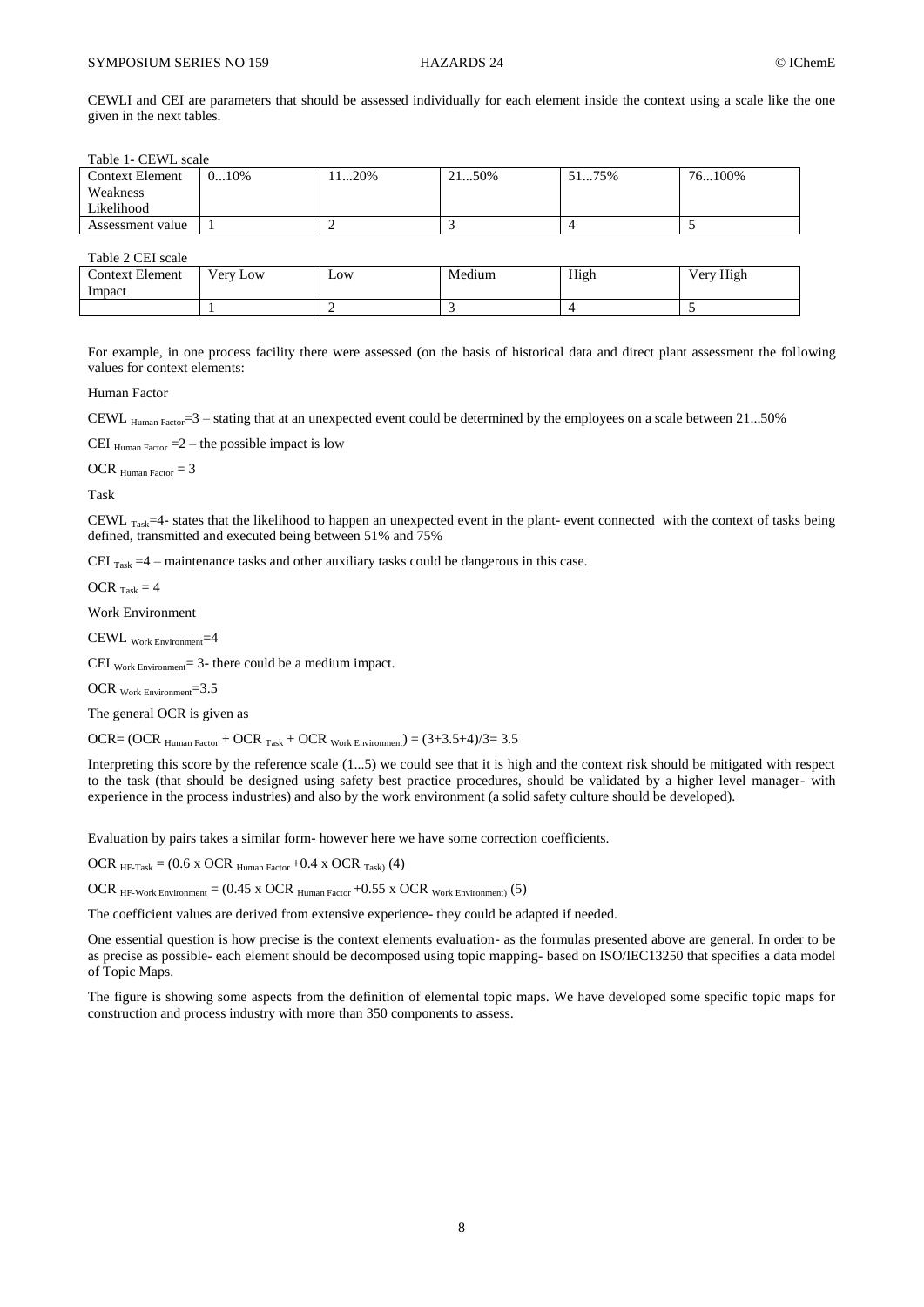

*Figure 5 Human factor topic maps in the design mode*.

Figure 6 is showing the same topic map in the view mode.



*Figure 6 Topic map in the view mode*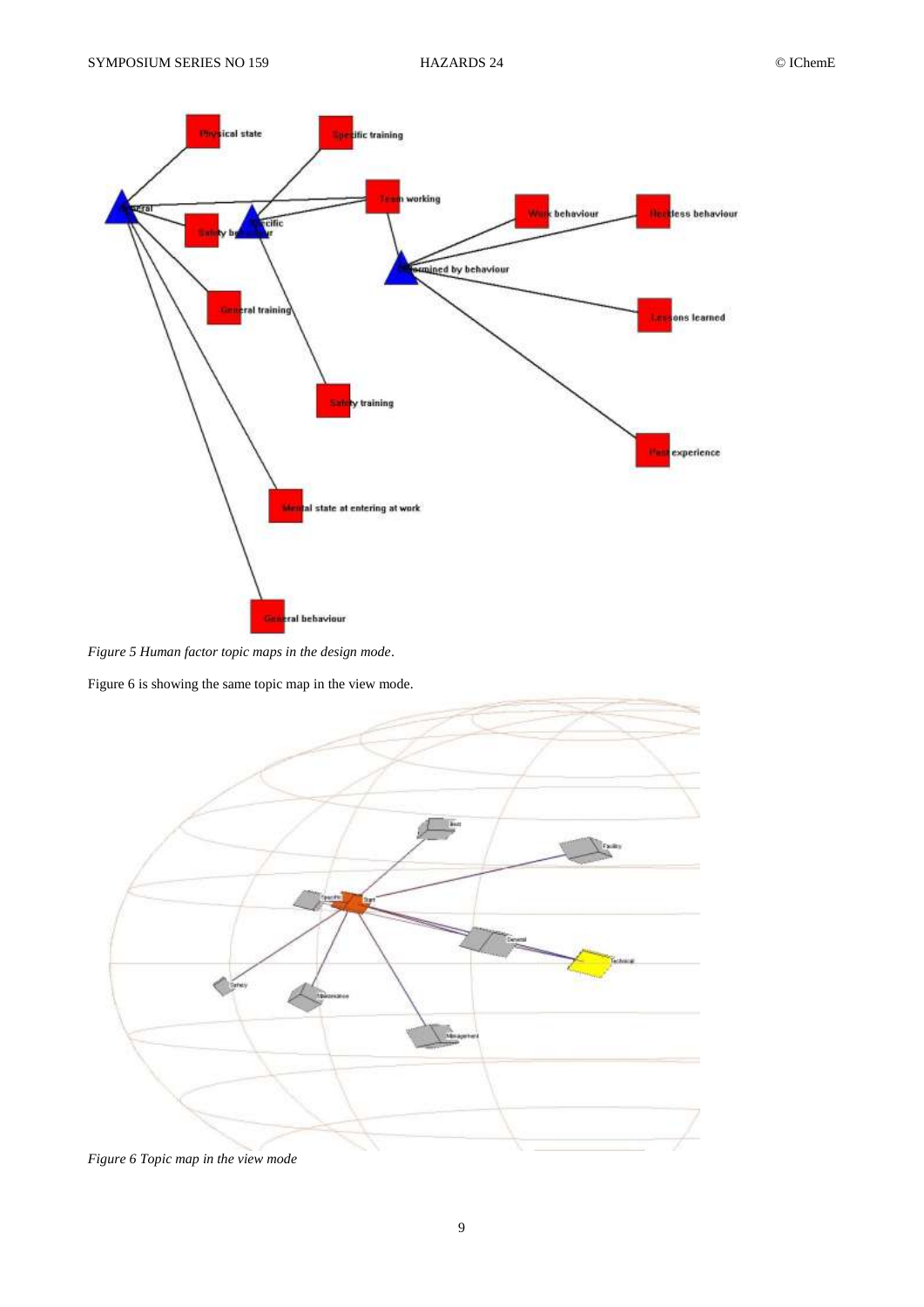#### **Modelling occupational context risk**

Starting with the presented metrics it is possible to develop an operational model for the context. The developed model could be used:

- to interpret unexpected events that occurred already;
- to forecast dangerous developments at the workplace;
- training in safety;

The model is based upon equation (1) and its structure could be seen in figure 7.

```
\mathbf{u}UNATTACHED:
  «Č» DINAMIC OCCUPATIONAL RISK = PULSE(1,5,5)
UNATTACHED:
  \overline{\sim} Impact_OCRE = RANDOM(1,5,150)
UNATTACHED:
  -3> Impact_OCRHT = RANDOM(1,5,110)
UNATTACHED:
  \Rightarrow Impact_OCRT = RANDOM(1,5,130)
UNATTACHED:
  -3 Likelihood_OCRE = RANDOM(1,5,140)
UNATTACHED:
  -3> Likelihood_OCRHT = RANDOM(1,5,100)
UNATTACHED:
  -36 Likelihood_OCRT = RANDOM(1,5,120)
UNATTACHED:
  -36 OCCUPATIONAL_CONTENT_RISK =
      (OCCUPATIONAL_CONTEXT_RISK_ENVIRONMENT+OCCUPATIONAL_CONTEXT_RISK_HU
      AN_FACTOR+OCCUPATIONAL_CONTEXT_RISK_TASK)/3
UNATTACHED:
```
*Figure 7 The structural support for the model*

The diagram of the model could be understood from figure 8.





#### *Figure 8 Diagram of the model*

Pairs of likelihood and impact- modelled using fuzzy (random) functions are composing the occupational context elements- that are reunited into occupational context risk that is acting together with the dynamic risk upon the specific activities at the workplace. Some results of the simulations developed using the model with various use case data could be seen in figures 9, 10 and 11.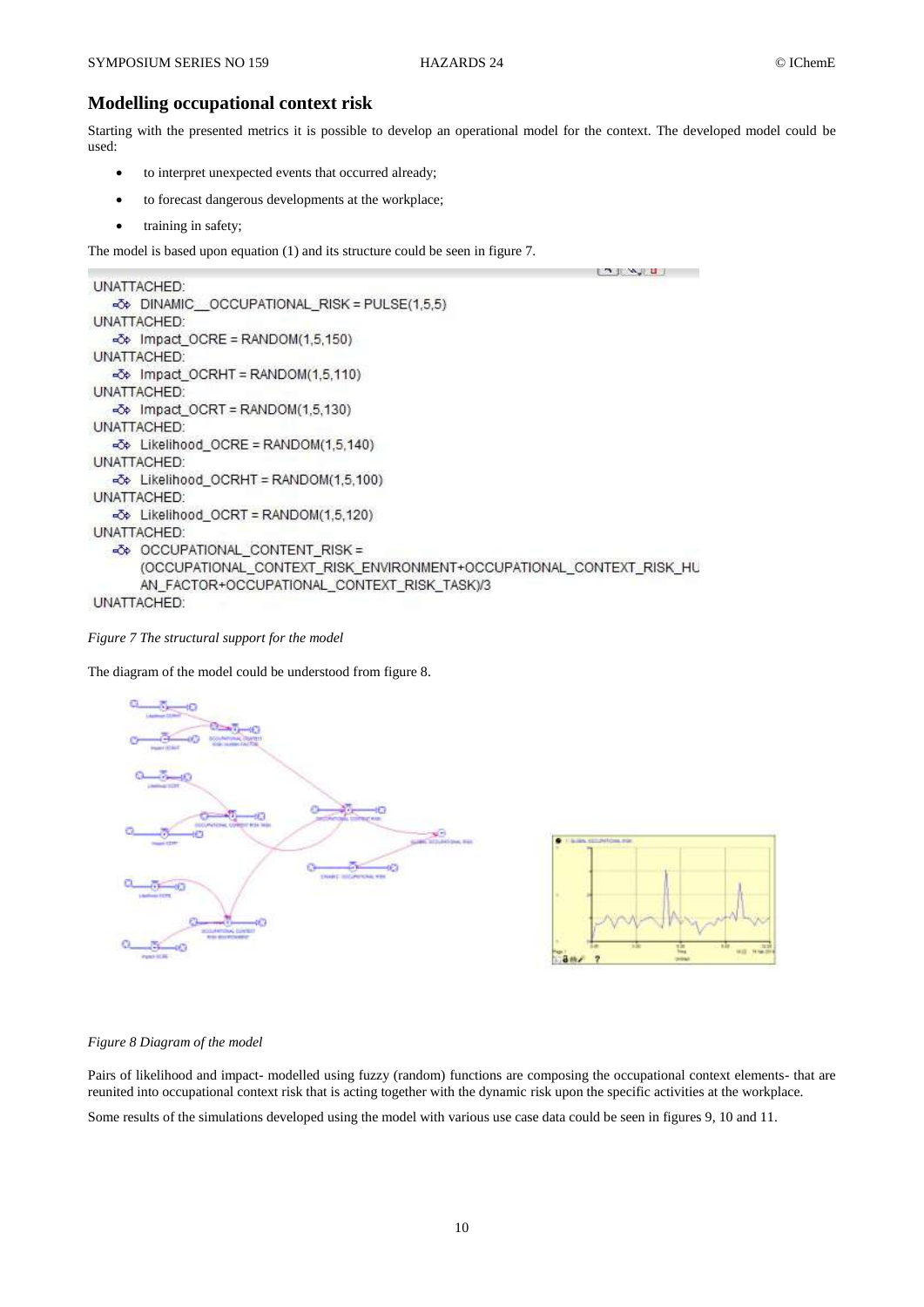

*Figure 9 Simulation results-1*



*Figure 10 Simulation results-2*



*Figure 11-Simulation results-3*

### **Obtained results conclusion**

The research done was focused on:

- Development of the Safety Context Assessment System (SCAS);
- Test-up of SCAS in more than 500 work environments;
- Integration of SCAS in the existing safety assessment systems;
- Implementation of the new system;

SCAS was designed as an open, modular system focused on the assessment of the safety context for well-defined work tasks. A special add-on was designed also for not well defined tasks, using fuzzy support. SCAS works on the basis of safety ontology that gives the reference points needed to assess the context and to analyse the results.

As significant results could be mentioned: